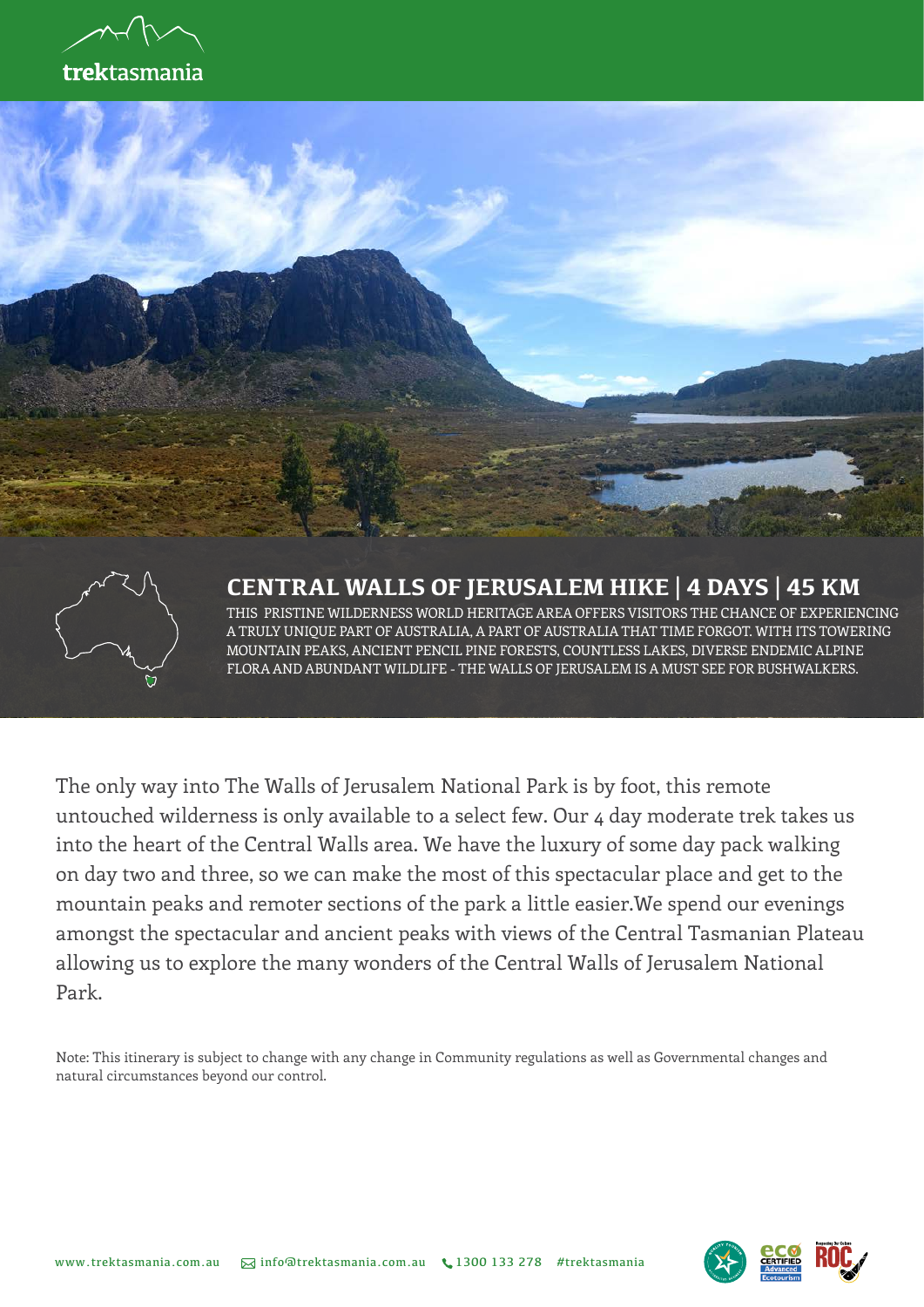

#### WHAT'S INCLUDED

- 2 professional wilderness guides.
- 3 nights camping.
- 3 breakfasts, 4 lunches & 3 dinners.
- Transport to and from Launceston.
- Tent and sleeping mat.
- National Park fees.
- Group camping equipment including all cooking & eating equipment.
- Emergency communications & group first aid kit.

### TREK GRADING : MODERATE **TRFK**

See: [www.trektasmania.com.au/faq/trek-gradings/](https://www.trektasmania.com.au/faq/trek-gradings/ ) for more information about gradings

# IMPORTANT NOTES

Our 4 day Walls of Jerusalem adventure is a moderate walk, we advise you to do as much training as you can before your tour with us. The more you train for the walk the easier you will handle the terrain and the more you will enjoy this wonderful part of the world. It's also important to come along with an open mind ready for an awesome experience whatever the weather, whoever the group. It is very important that you bring the right gear for the conditions. The Tasmanian weather can be unpredictable, storms can arise very quickly and heavy rain and even snow can fall at any time of the year. Quality backpacks, sleeping bags, rain jackets, and over pants are also available for hire. If you are at all concerned about your ability to do this walk, please feel free to call one of us here at Trek Tasmania for more advice.

## WHAT YOU CARRY

The things you need to carry are: all your personal equipment in a full trekking backpack that is 70 litres in capacity.

This includes sleeping bag, inflatable sleeping mat, tent, a proportion of the group's food and all personal items as specified in our gear list. Depending on the quality and quantity of personal gear and toiletries, the average pack weight should be 15kg for the tour.

A comprehensive gear list is available at the end of this itinerary detailing what equipment/clothing is included in the tour cost, what items are available for hire and what you will need to bring with you. This trek will commence with a full gear check by your guides, to ensure the right mix of gear for your adventure.

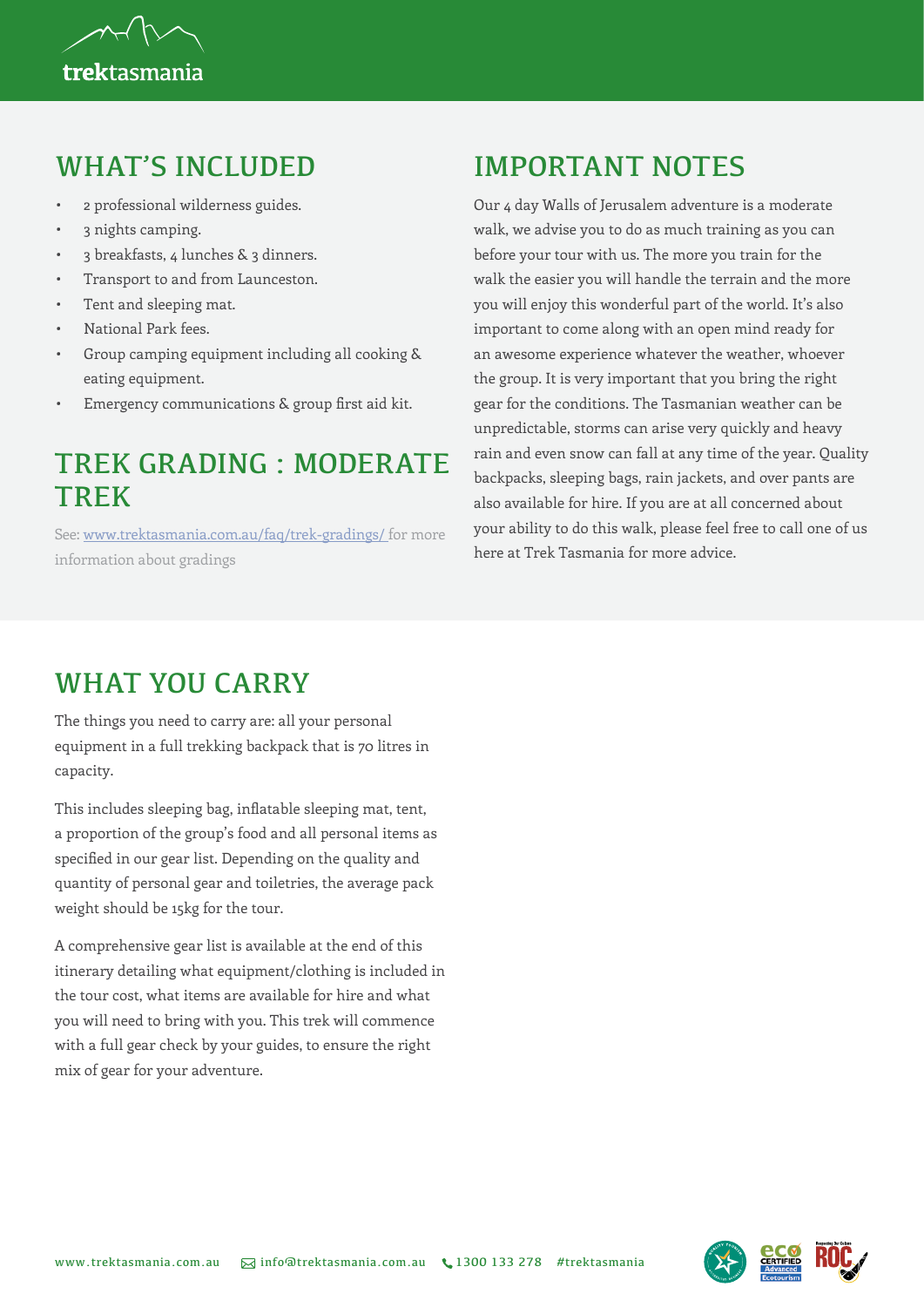

#### DAY 1: LAUNCESTON TO WALLS OF JERUSALEM NATIONAL PARK

This morning we collect you from your Launceston accommodation between 7:30am and 8:00am and transfer you to the Aspire Adventure Equipment gear store in Launceston for a trip briefing. Your guides will do a thorough gear check, just to make sure you have everything needed for our Central Walls of Jerusalem Trek. Leaving Launceston we drive through some picturesque Tassie landscape and some lovely little towns. We stop at our guides' best local coffee shop for a leg stretch before making our way into the upper Mersey Valley where our trek starts. Walking for about an hour we reach a historic trappers hut; a lovely spot to catch you breath, relax and enjoy a freshly prepared lunch. Leaving the giant eucalypt forest of the Mersey Valley behind us we rise up into an alpine wonderland. The wild flowers up here are stunning and we enjoy our first glimpses of the high mountains and the many lakes this area is famous for. Arriving at our camp site at Wild Dog Creek after about 4 hours walking, a bit tired but inspired by the surrounding landscape. The afternoon and evening are spent admiring views of the mountain panoramas, observing the prolific local wildlife or just reading a book, before enjoying a sumptuous dinner prepared by your friendly guides.

Walking distance 7km | Walking Time 4 hrs Meals: Lunch, Dinner

## DAY 2 AND 3: THE CENTRAL WALLS OF JERUSALEM

We may have to move camp depending on on ground booking conditions with the Tasmanian Parks and Wildlife Service on the morning of Day 2. However on both Day 2 and 3, we head out to explore the central Walls of Jerusalem area with day packs only. This will enable us to cover more ground and not having a full pack will make our climb up to the high peaks such as Solomon's Throne and Mount Jerusalem easier. The walks we choose highlight why the Walls of Jerusalem National Park is so special. A large percentage of the plants are endemic, found only in the alpine areas of Tasmania and nowhere else on earth. This combined with the countless pristine small lakes and the majestic mountains, make it a truly unforgettable trekking experience. We return to our camp night to witness unique bushcooking craft (yes we don't just cook up dehydrated meals) and fare amongst the beautiful vista of Tassie's wilderness.

Walking distance each day 8-12km | Walking Time 6-8 hrs Meals: Breakfasts, Lunches, Dinners

### DAY 4: CENTRAL WALLS TO **LAUNCESTON**

After packing up, we leave our Central Walls of Jerusalem camp site and return through the amazing tarn area known as Solomon's Jewels. The morning hike takes us back down into the tall forests of the Upper Mersey Valley. Meeting up with our Trek Tasmania transfer driver we return to Launceston via Mole Creek. We enjoy lunch today at a historic Tassie pub in Mole Creek. Arrival into Launceston is at approximately 5pm.

Walking distance 7km | Walking Time 4 hrs Meals: Breakfast, Lunch,